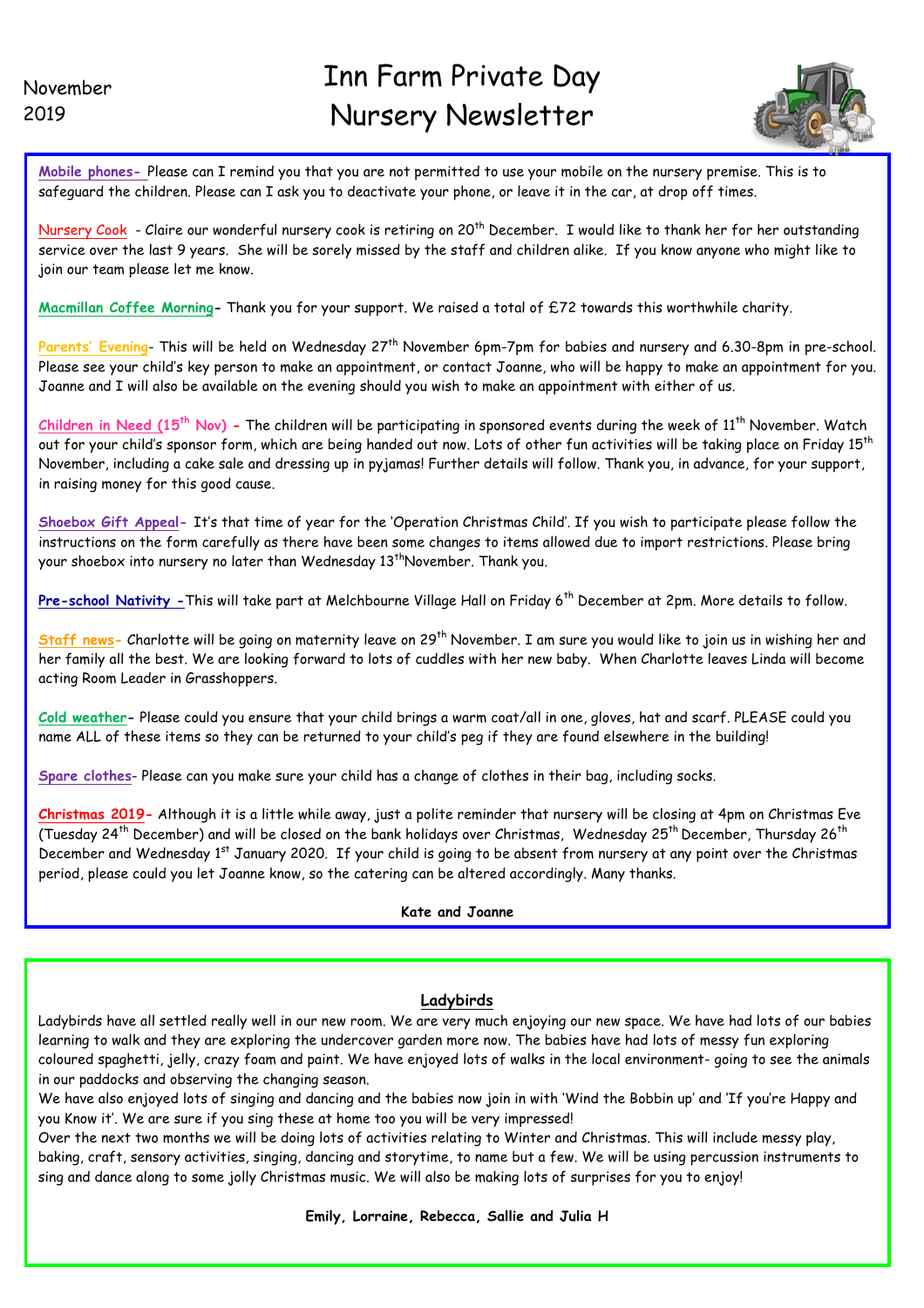# **Bumblebees**

Over the last two months we have been doing lots of Autumn activities, exploring various Autumn treasure, collected by the children and staff. Through this we have incorporated maths activities and we are developing our counting skills. The children have experimented making sounds using percussion instruments and singing along to rhymes with Autumn themes. October saw us celebrate Diwali, the Indian festival of light. We all had great fun dressing up, making chocolate burfi sweets, dancing to Indian music, exploring brightly coloured glittery play dough and listening to a story about Diwali from Mona. Halloween offered an opportunity for all the children to participate in sensory activities, carving pumpkins, making pumpkin faces, spider painting, making ad tasting Halloween apples, going on a spooky Halloween hunt and enjoying a party. The children's costumes were great! Thank you for your support.

During November and December we will be exploring and celebrating various events, such as Bonfire Night, Children in Need and Nursery Rhyme week. Rhymes, songs and stories highlight the importance of rhyme and rhythm in children's language and literacy development, so continuing this at home would be really helpful.

In December we will do lots of Winter and Christmas activities as well as celebrate Eid. The children love singing songs and listening to favourite stories. They love to hear the same stories repeatedly which helps to develop their listening and recall skills as well as their communication and language skills. With this in mind we would please ask that parents read stories at home. It is part of a good bedtime routine and teaches skills at the same time. Remember to talk about the things they see and hear. You may be surprised at what your child can tell you!

### **Connie, Bev, Mona and Jess**

#### **Grasshoppers**

The Grasshoppers have had a very busy and fun half term: the new children into the preschool building have settled well and we have all enjoyed getting to know each other and making new friends! We first began with the topic 'All about Me' and liked creating our self portraits to create a portrait gallery. We have also enjoyed learning about autumn; going on lots of autumn walks and collecting natural objects, exploring autumnal colours and finding out about hedgehogs. This led onto learning about harvest and farms, where we have enjoyed creating our very own scarecrow and joining in with games such as musical scarecrows and singing the song 'Dingle Dangle Scarecrow'.

We have also covered Diwali: Mona taught us some amazing dance moves and we enjoyed dressing up in sparkly costumes and sampling tasty (but spicy) Indian snacks. The half term has ended with celebrating Halloween and having a yummy Halloween tea party in our fancy dress costumes! We have made lots of spooky crafts this week, one of our favourites was our spiders where we practised threading and counting their eight legs. We have also engaged in lots of sensory play including frozen jelly gloves and playing with 'pumpkin guts' and seeds!

Our next topic will be bonfire and fireworks, where we plan to learn about light and dark, different colours and do some fun science experiments. We will also cover Remembrance Day and make our very own beautiful poppy flowers and Children In Need where we will do a special challenge each day! Following this, our next big topic will be introducing the season of winter and begin the Christmas preparations, including our nativity! We have lots of winter stories to read including 'Say Hello to the Snowy Animals' and 'Fearne's First Winter' and will be singing lots of different Christmas songs including the favourites 'Jingle Bells' and 'Rudolph the red nosed reindeer'.

The Grasshoppers have really enjoyed creating story maps for our book of the week and we will continue to do these each week. If you have a book at home that links to our topic that could be our book of the week please send it in as the children love sharing their books from home. Similarly, if your child has something relating to our topic they can bring it in for show and tell ☺ We have enjoyed leaning some early phonics skills through singing phonics, action songs, musical instrument activities and various other listening games. With these activities we are learning to differentiate between different sounds, and are beginning to pick out the sounds at the beginnings of words. At home you can help us practice these skills with lots of singing (change it by singing in different voices and adjusting speed and or volume), and also identifying noises in the environment (whilst on walks, trips to the supermarkets etc.)

**Charlotte, Daria and Linda.**

### **Session times and charges**

Please ensure your child is picked up before the end of their session time, so staff have time to give detailed feedback about your child's day. If you arrive after 5.50pm the feedback about your child will be less detailed than we would like.

The staff work shifts according to the ratio needs of the nursery. If you are late picking up you will be charged as per your terms and conditions, which is £15 per 15 minutes, or part of.

If you need to upgrade you child's day on occasions please speak to Joanne or Rosie prior to the day in question, who will ensure enough staff are on duty to maintain our ratios.

Please be mindful of the fact that the nursery closes at 6pm, which means the nursery should be vacated by that time.

**Thank you for your support**